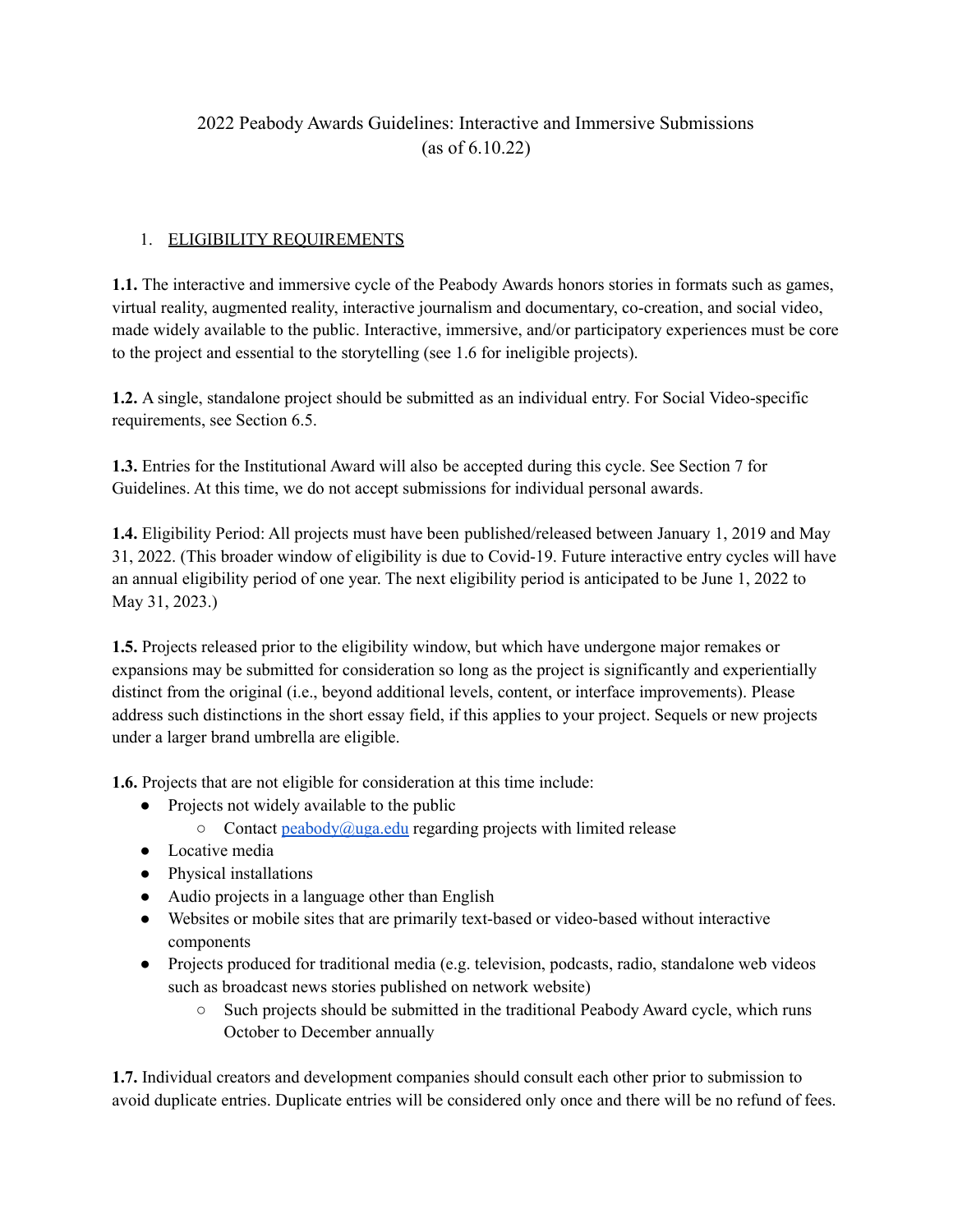**1.8.** The number of nominees and winners named in a given year is solely determined by the Interactive Board of Jurors. Nominees and winners are not awarded in specific categories and there is no minimum number of awards given.

**1.9.** Final interpretation of guidelines and eligibility are made by the Peabody Awards organization and Interactive Board of Jurors.

### 2. UPDATES TO THE GUIDELINES

**2.1.** There are no updates to the guidelines at this time.

#### 3. SUBMISSIONS, DEADLINES, AND FEES

**3.1.** All entries must be submitted online through the Peabody Submissions site. Submitters will be asked to provide link(s) and/or access code(s) for access to their project (see 6.4.). We do not accept physical media or project uploads.

**3.2.** The submission period is June 22 to August 24, 2022 (11:59pm PT), for projects that were published/released between January 1, 2019 and May 31, 2022.

**3.3.** The fee for an individual entry submitted in accordance with the August 24 deadline is \$450 (USD). The fee for Institutional Award consideration is \$650 (USD).

**3.4.** Fees must be paid via major credit card in the submission system.

**3.5.** Refunds are not provided once an entry has been submitted.

#### 4. APPLICATION TECHNICAL REQUIREMENTS AND RECOMMENDATIONS

**4.1.** Due to the large volume of submissions, we are unable to respond to phone calls. Please contact [peabody@uga.edu](mailto:peabody@uga.edu) for assistance. The Peabody office is in the Eastern Time Zone.

**4.2.** We do not accept physical media or project file uploads.

**4.3.** We do not accept watermarked files.

**4.4.** We do not accept zip files.

**4.5.** When uploading a video, once the video says "Processing," press "Save" at the bottom of the page and you will be able to move on to the next upload.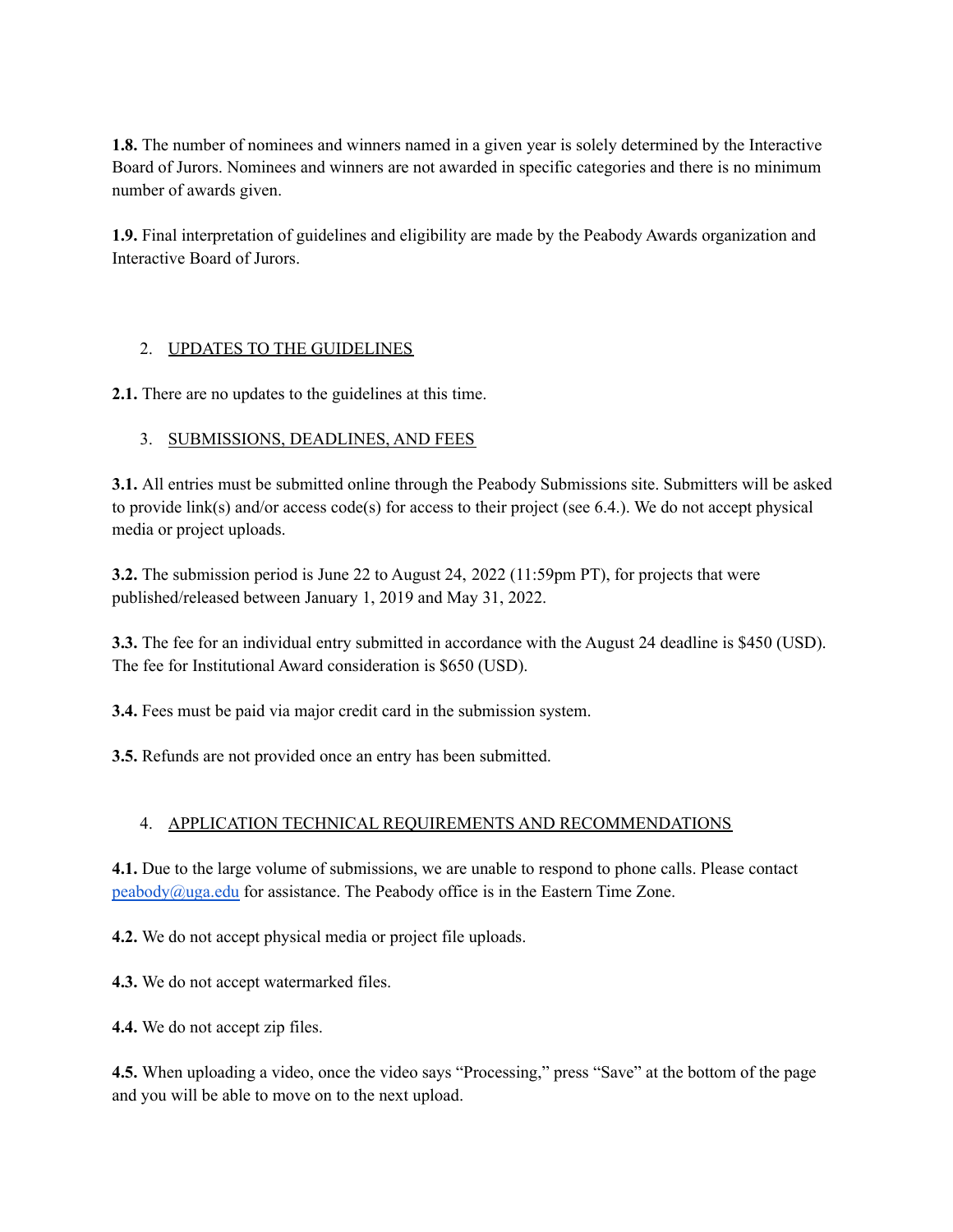**4.6.** Do not use multiple tabs or different browsers at the same time. Your work will be lost and unrecoverable.

**4.7.** A Multiple Collaborators feature is available for multiple login access to the entry. However, only one person can edit the application at the same time. If more than one person simultaneously edits the entry, you will override each other's changes/uploads.

### 5. STARTING THE APPLICATION & DEFINING THE ENTRY

**5.1.** A PDF Preview of the 2022 application form will be available on this page by June 17.

**5.2.** All entrants must submit the entirety of their application online at the Peabody Submissions site by the August 24 deadline.

**5.3.** Once you have created an entry, you may save it within the system and return to work on it again before you submit. You should not use multiple browsers or tabs to work on the application or upload materials simultaneously as you will lose your changes.

**5.4.** Entrants will identify the primary type of project they are submitting as best described by the options below, or Institutional if that applies (see Section 7). Any project that uses a VR headset must select VR. Entrants' choice will inform the screening process only and will not affect full consideration of the project. These are not award categories.

- $\bullet$  Game + Play
- Interactive Documentary
- Interactive Journalism
- Narrative/Other
- Social Video (e.g. YouTube, TikTok, Instagram, Facebook, etc.)
- VR (required selection for any project using a headset)

**5.5.** Entrants next will have the option to select additional descriptors as applicable to provide a more comprehensive picture of the project. These are not award categories. A selection or non-selection will not affect full consideration of the project.

- Co-creation
- Documentary
- Game + Play
- Interactive Audio
- Journalism
- Multiplatform Storytelling
- Narrative
- Social Video

**5.6.** A single project is limited to one entry. Entrants should not submit the same project twice.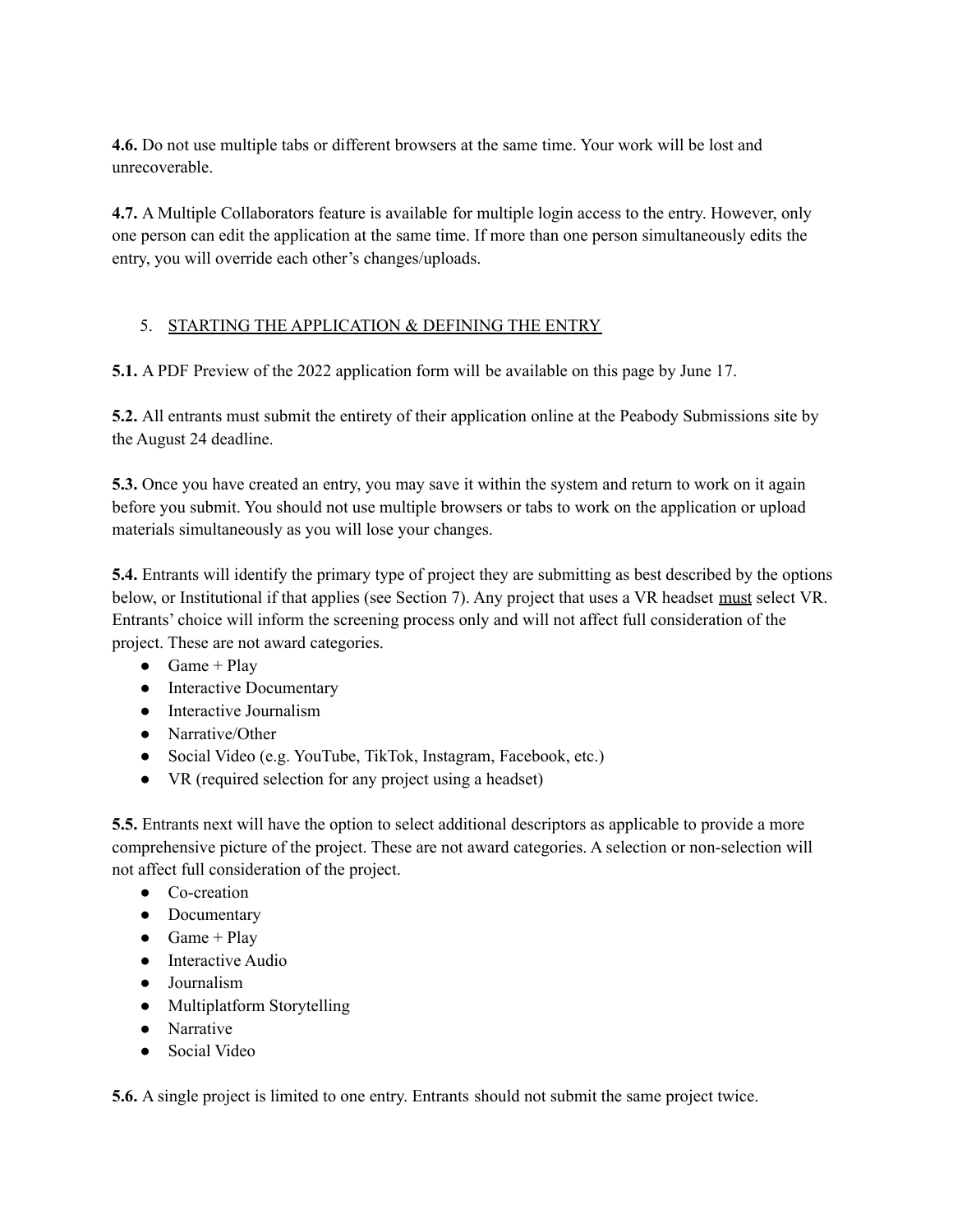**5.7.** Projects that are not eligible for consideration at this time include:

- Projects not widely available to the public
	- $\circ$  Contact [peabody@uga.edu](mailto:peabody@uga.edu) regarding projects with limited release
- Locative media
- Physical installations
- Audio projects in a language other than English
- Websites or mobile sites that are primarily text-based or video-based without interactive components
- Projects produced for traditional media (e.g. television, podcasts, radio, standalone web videos such as broadcast news stories published on network website)
	- Such projects should be submitted in the traditional Peabody Award cycle, which runs October to December annually

#### 6. OTHER PARTS OF THE APPLICATION

**6.1.** Entrants should prepare a two-sentence summary of the project to include in the application.

**6.2.** The Short Essay field has a 500-word limit. It is recommended that entrants use this space to further describe the project, and call out any highlights of the experience, as well as impact or merits, you feel are important for Peabody consideration. Please specifically address how the project's interactivity is important to the storytelling. No examples of previous entry narratives will be provided to entrants.

**6.3.** Entrants will provide official credits for their project. Credits will be confirmed for Peabody records and publicity should the project be selected as a winner.

**6.4.** Access to the project must be provided via link(s) and/or access code(s). For projects requiring access codes, entrants should supply one code with unlimited usage or a minimum of 25 unique codes. Codes must be valid from the date of entry until 3/31/23. Entrants must provide an email address for technical support.

**6.5.** Social Video submissions: Entrants should submit at least one video around a single theme from a single social media channel or account.

- a. Video must be included as part of the content for the submission. For example, a Twitter thread with only text, images, or retweets, or an Instagram post with only a still image is not eligible.
- b. Entries can be part of a series, or individual videos with a related theme posted at different times during the eligibility period.
- c. A single entry may have up to 12 videos for consideration. The original posting dates of all videos must all meet the eligibility window.
- d. In consideration of Social Video submissions, judges will look at audience engagement and other components native to the experience of the video(s).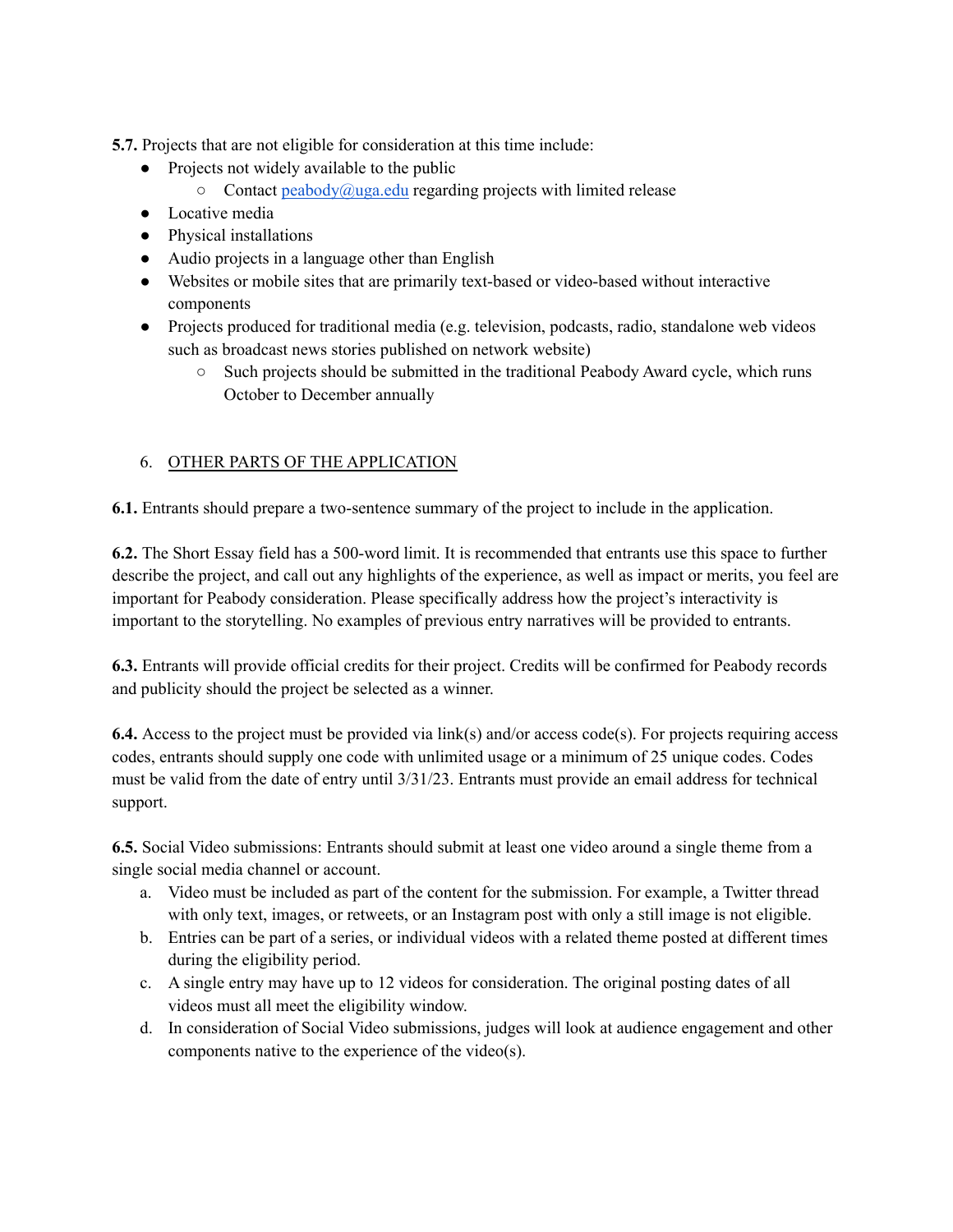**6.6.** Entrants will provide details regarding the platform used for experiencing the project, including minimum hardware requirements.

**6.7.** Image stills will be used for PR purposes if a project is selected as a nominee or winner.

**6.8.** For archival and reference purposes, entries on game and VR platforms should provide a Playthrough Video no more than 10-40 minutes in length. This video should not include any promotional commentary or be designed for sales marketing purposes. Video may include stills with text that explains what the player is doing to advance the experience. Consideration will not be based on playthrough video alone. External or third-party-created playthroughs are accepted.

**6.9.** Supplemental materials are not required for the entry. This section has been made available for entrants who would like to include additional context for the project submission. Examples include letters of recommendation, reports on impact, press coverage of the materials, scripts, and other marketing materials.

### 7. THE PEABODY INSTITUTIONAL AWARD

**7.1.** This honor of highest distinction will recognize institutions and organizations for their enduring body of work and their iconic impact on both the interactive and immersive landscape and the public imagination.

**7.2.** Entrants should prepare an essay description that speaks to the merits and quality of the body of work, any areas of cultural significance, instances of policy impact, as well as any other highlights you wish to include (limit of 500 words). Entrants should include a highlight video/audio reel. Supplemental materials such as letters of recommendation may be added for consideration.

**7.3.** The entry fee is \$650. Each submission will be considered for three (3) consecutive entry cycles at no additional fee. Following the end of this period, the same entity may apply again, but will need to pay a new entry fee.

**7.4.** The current window is for Institutional consideration in the interactive and immersive fields only. Entries for institutional consideration in the categories of television, streaming media, and podcast/radio are accepted in the October-December entry window.

### 8. INTERNATIONAL ENTRIES

**8.1.** Peabody welcomes submissions from outside the U.S. in all formats (in English and in a language other than English; see exceptions below).